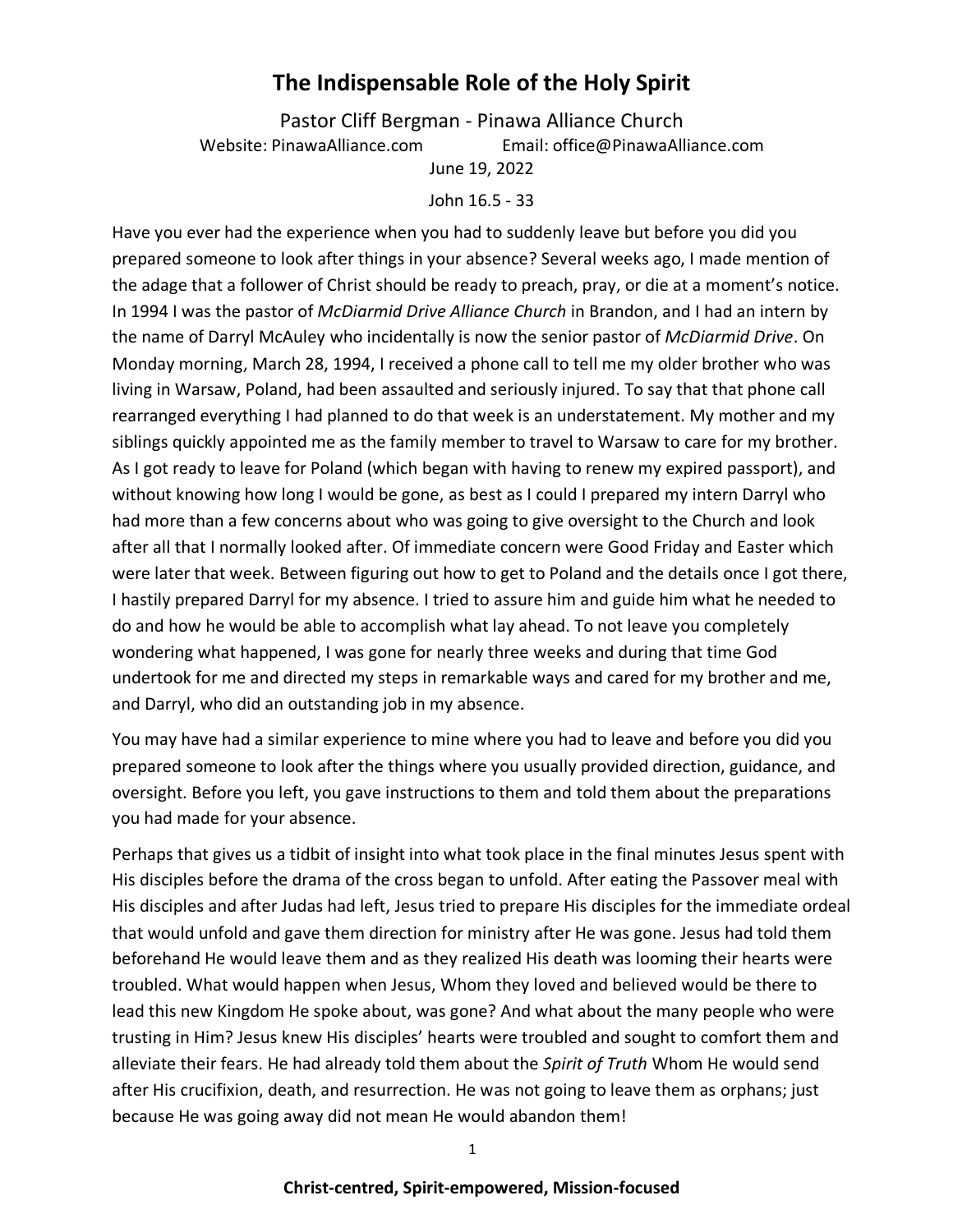Having emphasized their need to abide in Him, He drew attention to the critical importance of the Holy Spirit. He pointed out to them the provisions that He had made for them; "But I have said these things to you, that when their hour comes you may remember that I told them to you. 'I did not say these things to you from the beginning, because I was with you.'" (John 16:4). But now as His departure neared, He prepared them for when He would no longer be among them. Sadly, His disciples were so consumed with themselves and their grief over His imminent departure that they did not so much as inquire about Jesus and where He was going.

**John 16:5–6** (ESV) <sup>5</sup>But now I am going to him who sent me, and none of you asks me, 'Where are you going?' <sup>6</sup>But because I have said these things to you, sorrow has filled your heart.

From the vantage point of Jesus' disciples, they definitely did not think Jesus' leaving was for their benefit. It would only be later when they would realize that it was essential for Jesus to leave because apart from His death and resurrection, God's plan of redemption would remain incomplete and the grip of sin on people's lives would not be broken. The cross of Calvary was essential to address the penalty for sin and render the *prince of the power of the air* a defeated foe – there was no other way than for Jesus to fulfill His Father's will and secure salvation for those who trusted in Him. Once the victory of the cross had been completed, Jesus would also fulfill His promise to not leave them by sending the *Spirit of Truth*. "Nevertheless, I tell you the truth: it is to your advantage that I go away, for if I do not go away, the Helper will not come to you. But if I go, I will send him to you" (16:7).

### **The Impact of the Holy Spirit**

The arrival of the Holy Spirit would be transformational, beginning with Jesus' disciples. In this scene from the night before the crucifixion of Jesus, the disciples were dejected and selfabsorbed, fear gripped their hearts. In the following hours it would not only be Peter who would abandon Jesus, but all of them. Jesus told them, "Behold, the hour is coming, indeed it has come, when you will be scattered, each to his own home, and will leave me alone. Yet I am not alone, for the Father is with me" (John 16:32). Mark, the author of the Gospel of Mark, succinctly summed it up, "And they all left him and fled" (Mark 14:50).

However, note the dramatic change after Pentecost when the Holy Spirit was given.

Acts 4:31 (ESV) <sup>31</sup>And when they had prayed, the place in which they were gathered together was shaken, and they were all filled with the Holy Spirit and **continued to speak the word of God with boldness.**

**Acts 5:27–29** (ESV) <sup>27</sup>And when they had brought them [Peter and the apostles], they set them before the council. And the high priest questioned them,  $^{28}$ saying, "We strictly charged you not to teach in this name, yet here you have filled Jerusalem with your teaching, and you intend to bring this man's blood upon us."<sup>29</sup>But Peter and the apostles answered, "We must **obey God rather than men**."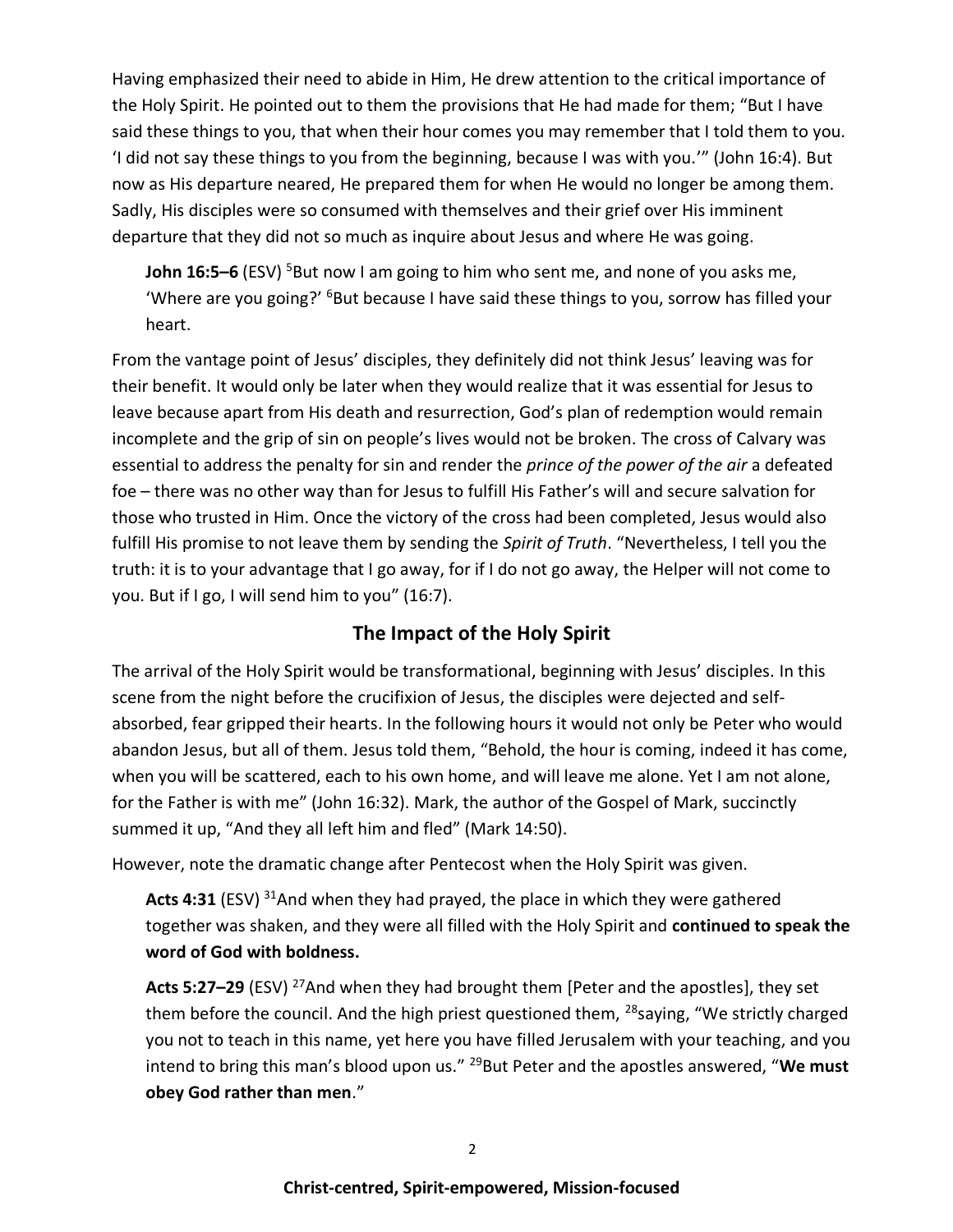**Acts 5:41–42** (ESV) <sup>41</sup>Then they left the presence of the council, rejoicing that they were counted worthy to suffer dishonor for the name.  $42$ And every day, in the temple and from house to house, **they did not cease teaching and preaching that the Christ is Jesus**.

After followers of Jesus Christ had received the fullness of the Holy Spirit, no longer were they restrained by fear; their previously anxious hearts had been empowered with the very same power which had raised Jesus from the dead. Fear had been replaced by unquenchable boldness and intentionality in proclaiming salvation through Jesus Christ.

As we consider the account in John 14 and following, we must confess that we can identify with the apostles' inward focus and troubled hearts because all too often we lack boldness and fail to press forward with the confidence of the empowerment of the Holy Spirit, whose role is indispensable for effective ministry.

## **The Indispensable Role of the Holy Spirit in the World**

Jesus went on to tell His disciples and us about the *Indispensable Role of the Holy Spirit in the World*. This follows immediately after His preceding comments on the hatred of the world towards His followers. Rather than avoid the world because of the world's hatred towards followers of Christ, believers are to do just the opposite. Remember, it was because of the lostness of the world Jesus left the glories of heaven to come to earth and provide redemption. Jesus' love for the lost and His desire to see them saved, necessitated the work of the Holy Spirit.

**John 16:8–11** (ESV) <sup>8</sup>And when he comes, he will convict the world concerning sin and righteousness and judgment: <sup>9</sup>concerning sin, because they do not believe in me;  $10$ concerning righteousness, because I go to the Father, and you will see me no longer;  $11$ concerning judgment, because the ruler of this world is judged.

The Holy Spirit is instrumental in convicting the world, not in the sense of pronouncing the world guilty, but in the sense of convincing the world of its perilous condition concerning *sin, righteousness*, and *judgment*. Apart from the involvement of the Holy Spirit no one would even be receptive to consider the things of God and their need for salvation. Remember the words of Paul, "And you were dead in the trespasses and sins <sup>2</sup>in which you once walked, following the course of this world, following the prince of the power of the air, the spirit that is now at work in the sons of disobedience" (Eph 2:1–2). All our logic, reasoning, and careful presentation of Bible truth, will never persuade an unbeliever of their lostness and need for the Saviour unless it is accompanied by the supernatural work of the Holy Spirit. It is only then that the darkness that enshrouds people's hearts and minds may be penetrated.

2 Corinthians 4:4 (ESV)<sup>4</sup>In their case the god of this world has blinded the minds of the unbelievers, to keep them from seeing the light of the gospel of the glory of Christ, who is the image of God.

The work of the Holy Spirit is three-fold, beginning with,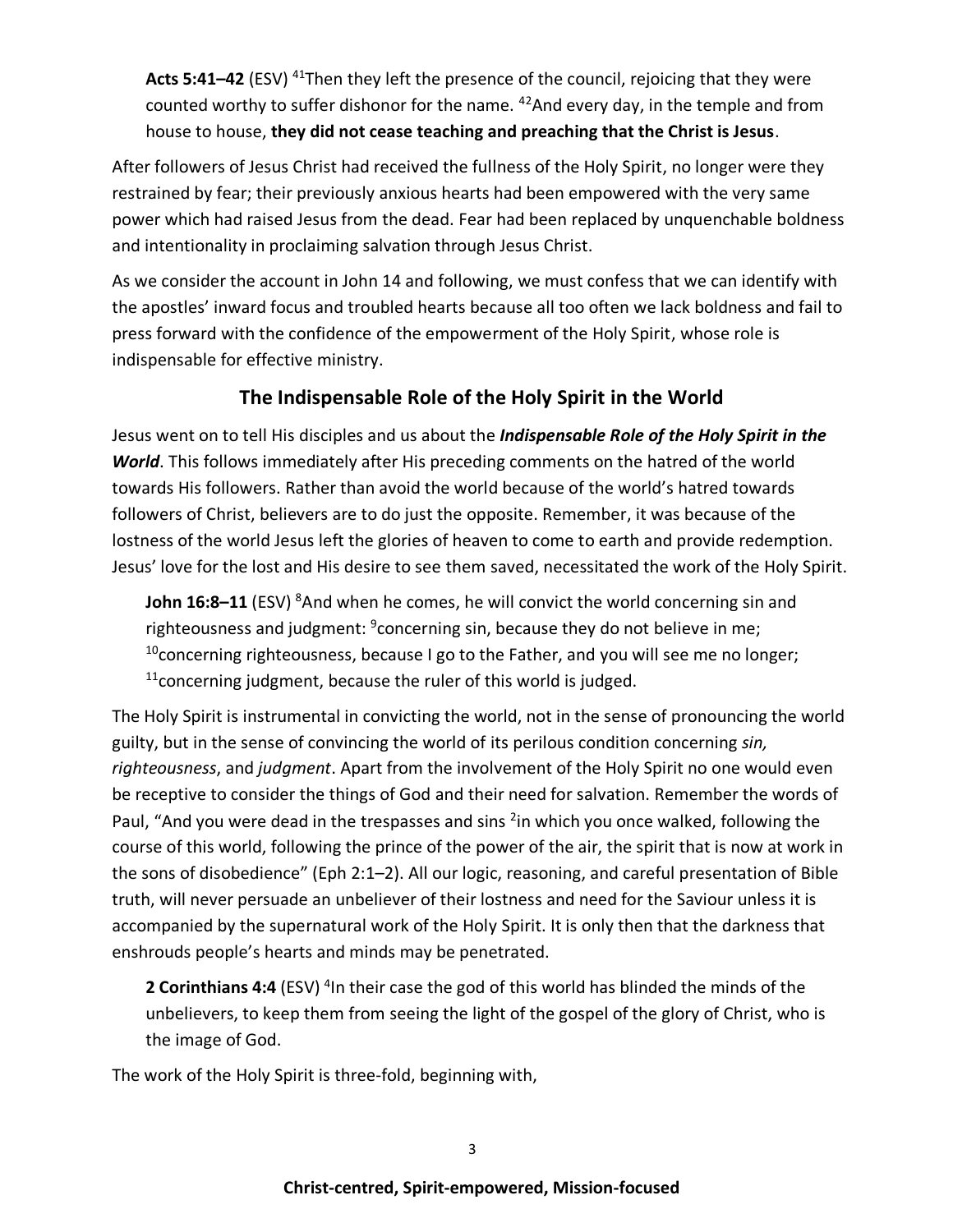#### **1. The Holy Spirit Convicts the World Concerning Sin**

Since the world does not believe in Jesus and Who He is, they do not believe His claims or His assessment of their lostness. By and large the world doesn't really believe they are sinful and since they dismiss they are sinners, the world sees no need for Jesus. Unless one is first persuaded they are a sinner, they see no need for a Savior. The world's view of what constitutes sin is extremely distorted. The world generally perceives sinners to encompass only those guilty of the most egregious of offences, acts which they consider to be repulsive and vile; however, anything less can be easily dismissed as minor infractions at best – certainly nothing deserving of punishment. Since the world ignores Jesus and His assessment of their condition, it is only as the Holy Spirit moves upon the hearts of the unsaved that a person can become receptive to the things of God and his or her sinful state. **Unless a person is convinced he or she is a sinner, they will never be saved**.

On the one hand unbelievers overlook their sinfulness, but on the other they have an inflated view of their righteousness.

#### **2. The Holy Spirit Convicts the World Concerning Righteousness**

The *Helper* Jesus' promised would also convict the world of their righteousness, or more accurately, their distorted view of their righteousness. Over the past decades I have discovered when asking unsaved people about their readiness to give an account of their lives to God, that it is common for them to respond with something like, "I've done the best I could and generally I have done a pretty good job. I think I will be OK." Frequently when they assess their sin and righteousness, they usually select some particularly evil person as their standard, and in comparison to him or her, they appear to be pretty good. Their sins are not nearly as horrid as his or hers and consequently their perception of their righteousness is far superior as well.

It was self-righteous people like that whom Jesus was talking about when He said, "For I came not to call the righteous, but sinners." (Mat 9:13). He was not for a moment implying some people on earth were righteous and had no need to be saved; rather He was thinking about those who think they are righteous and reject any need to be saved. In Luke 5:32, Jesus said, "I have not come to call the righteous but sinners to repentance." One person who considered himself righteous before he encountered the Lord was Paul. He did not think he needed to be saved. But after being saved he assessed his self-righteousness this way,

**Philippians 3:4b–8a** (ESV) "If anyone else thinks he has reason for confidence in the flesh, I have more: <sup>5</sup>circumcised on the eighth day, of the people of Israel, of the tribe of Benjamin, a Hebrew of Hebrews; as to the law, a Pharisee;  $6a$ s to zeal, a persecutor of the church; as to righteousness under the law, blameless. <sup>7</sup>But whatever gain I had. I counted as loss for the sake of Christ. <sup>8</sup>Indeed, I count everything as loss because of the surpassing worth of knowing Christ Jesus my Lord."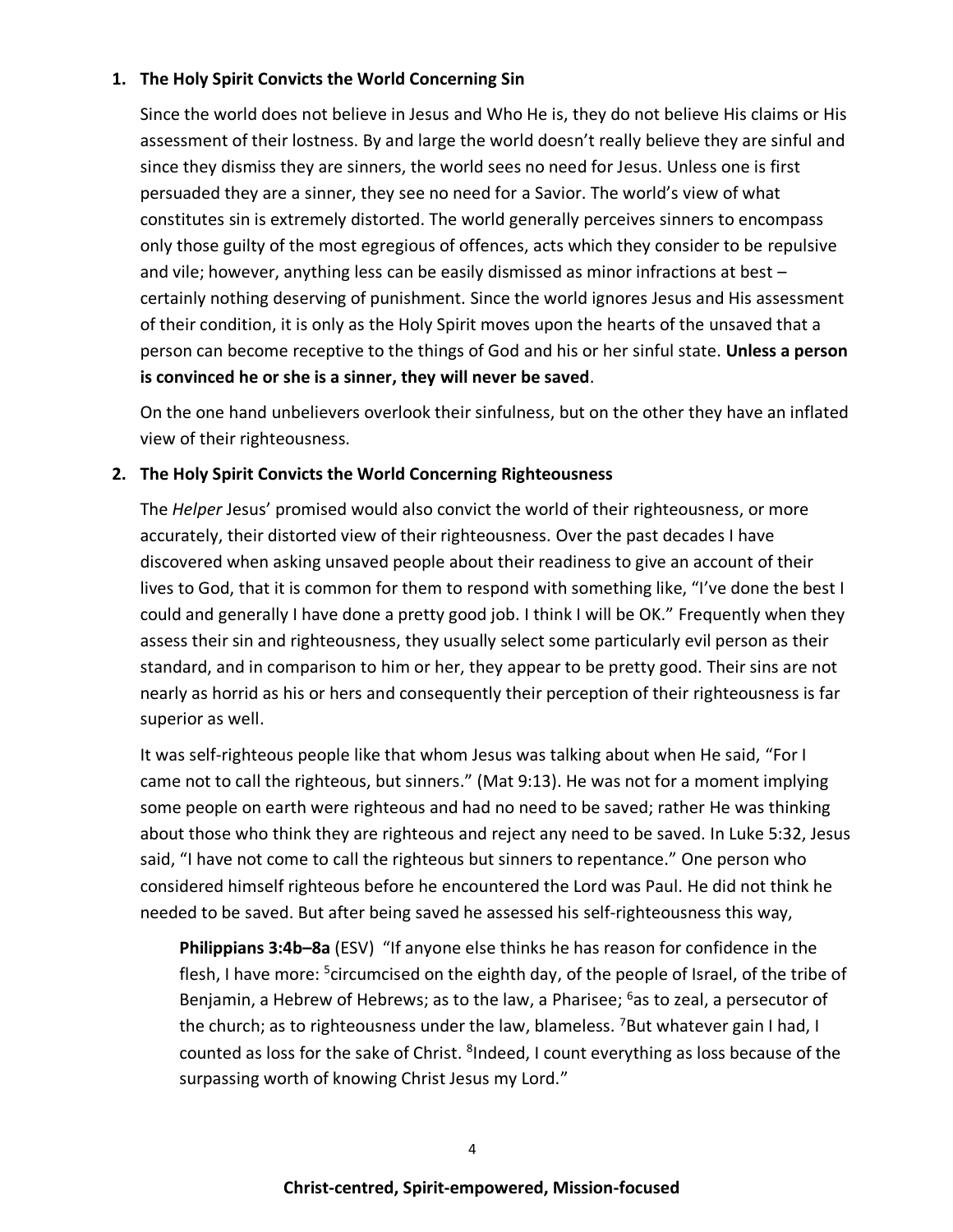When the Holy Spirit moves upon people's hearts urging them to compare their righteousness with God's impeccable standard, those who follow that prompting discover their "righteous acts are like filthy rags" (Isaiah 64:6, (NIV84)). As they yield to the convicting work of the Holy Spirit, the darkness is pushed aside and their eyes are opened and they see God's standard is far higher than they ever imagined. All of a sudden when they allow the word of God to be their standard, they discover they are far worse sinners than they ever imagined. Those who respond to the convicting work of the Holy Spirit repent of their sins and embrace Jesus Christ as their Savior and join the group of whom Jesus said, "Blessed are those who hunger and thirst for righteousness, for they shall be satisfied." (Mat 5:6).

The Holy Spirit convicts the world of sin and righteousness, but also,

### **3. The Holy Spirit Convicts the World Concerning Judgment**

Here too, unbelievers who have embraced the world's distortions of truth about what constitutes sin and righteousness, confidently believe they will be commended for their selfdirected acts of goodness while overlooking their disregard for God and His demand for holiness. Don Carson makes this assessment, "The world is so depraved it fails to discern what sin, righteousness, and judgment really are; and only by the Spirit's deep convicting work can the world hope to recognize the magnitude of its misconceptions and gross unbelief. $1$ <sup>1</sup> The world fails to understand the penalty for sin is death – eternal death. The world fails to realize that they are already under the sentence of judgment. Jesus came so the world might escape the judgment they stand guilty of.

**John 3:18** (ESV) <sup>18</sup>Whoever believes in him is not condemned, but whoever does not believe is condemned already, because he has not believed in the name of the only Son of God.

When Jesus was questioned about what works people must do to gain eternal life He said, "This is the work of God, that you believe in him whom he has sent." (6:29). Refusal to believe the Gospel and place one's faith and trust in Jesus for salvation from their sins will confirm a person's condemnation to hell for all of eternity. It is that outcome the Holy Spirit seeks to convict the lost of.

The Holy Spirit does His convicting work in a variety of ways. Among them is the Holy Spirit tugging on people's hearts for a greater receptivity to the things of God. The Holy Spirit pushes aside the darkness which enshrouds the minds of the unsaved so they might catch a glimpse of their desperate need and hear the invitation of Jesus Christ and believe in Him. Apart from the work of the Holy Spirit, they would never consider spiritual matters. Should an unbeliever read the Bible, the *Spirit of Truth* will be there to illuminate God's word and impress it upon a person's mind.

<sup>1</sup> D. A. Carson, *The Farewell Discourse and Final Prayer of J* (Grand Rapids: Baker Book House, 1980), 147.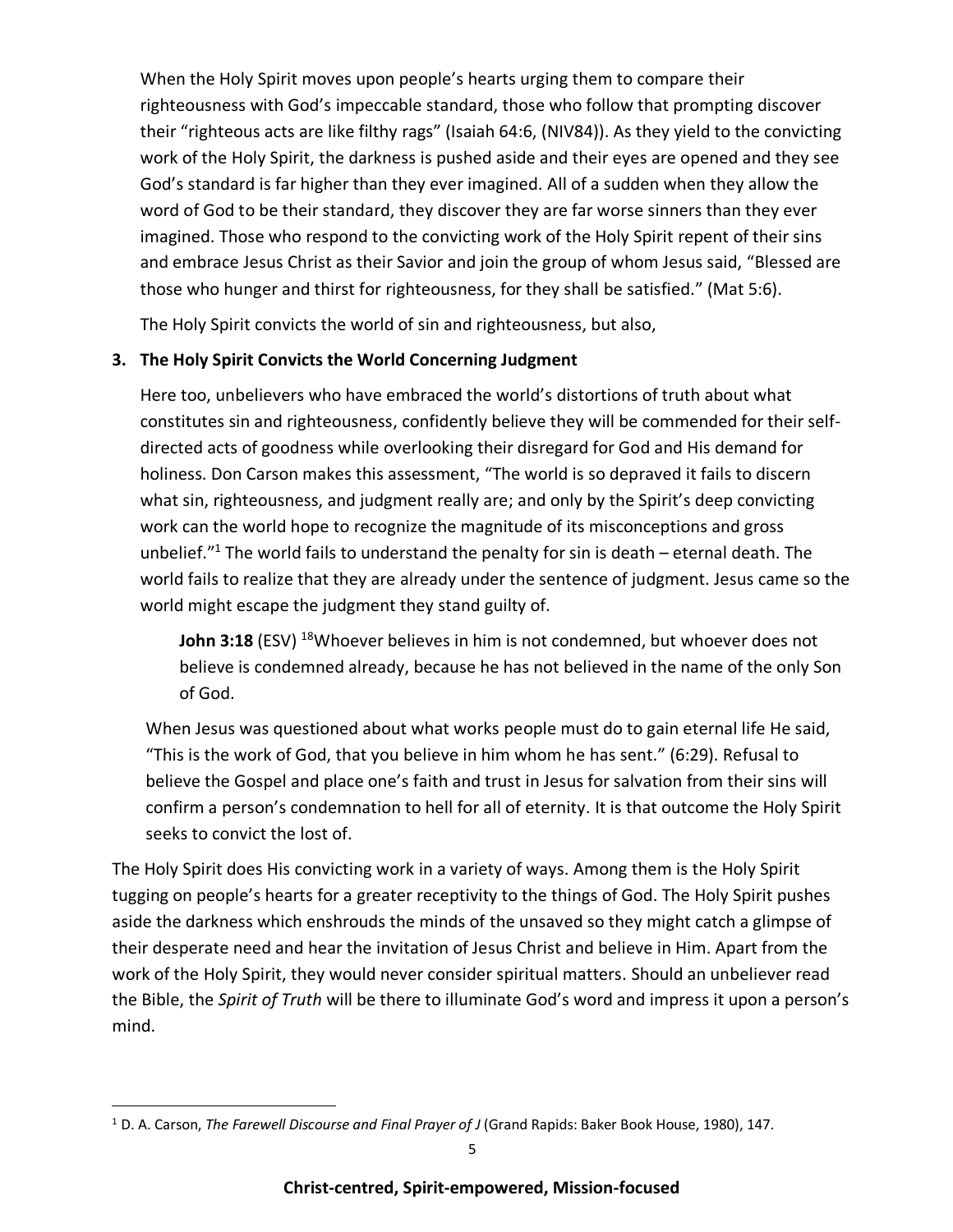However, the Holy Spirit also uses God's children in declaring God's truth to the unsaved. Their involvement is apparent in,

**John 15:26–27** (ESV) <sup>26</sup> "But when the Helper comes, whom I will send to you from the Father, the Spirit of truth, who proceeds from the Father, he will bear witness about me. <sup>27</sup>And **you also will bear witness**, because you have been with me from the beginning.

In conjunction with the convicting work of the Holy Spirit, the Lord extensively engages believers as His agents in reaching out to the world. Hence people like you and me are ambassadors of God in sharing the Good News of salvation with a lost and dying world. It is true many will dismiss the convicting work of the Holy Spirit, but some will respond and listen to the Gospel of salvation, repent of their sins, and trust in Jesus Christ for their salvation. The work of the Holy Spirit is indispensable in the world. As a consequence it is imperative that we bring the salvation of the unsaved before God's throne of grace in prayer. We must pray the Holy Spirit will be successful in convicting lost people of their sin, righteousness, and judgment, and that they will accept the invitation of Jesus Christ and be saved.

## **The Indispensable Role of the Holy Spirit Among the Community of Saints**

Not only is the *Spirit of Truth* active in convicting the world but He also has an indispensable role among followers of Christ. We have already been introduced to His role as a *Helper*, *Comforter*, or *Advocate* Who comes alongside believers and cares for them. It is through the Holy Spirit God dwells within His children and through Whom we commune with God. It is also through the Holy Spirit God impresses His truth upon His followers.

### **1. The Holy Spirit Completes the Revelation of God**

Jesus could not tell His followers everything before He left. It would only be after He had ascended to heaven, they would be able to understand many things. He told them,

**John 16:12–13** (ESV) "I still have many things to say to you, but you cannot bear them now. When the Spirit of truth comes, he will guide you into all the truth, for he will not speak on his own authority, but whatever he hears he will speak, and he will declare to you the things that are to come.

Following Jesus' ascension, the Holy Spirit would direct the authors of the Holy Scriptures so we would have the inspired, authoritative, and inerrant word from God. We do not hold in our hands a book composed merely of the words of men, but rather the Holy Spirit saw to it that we possess the living words of God. And as people read those words, He illuminates them for each reader and impresses them upon their hearts.

Just as everything Jesus said and did was directed by His Father, the truth the Holy Spirit declares comes from Jesus Christ. The Scriptures, Old and New Testament, are the complete revelation from God. And let us always remember, the Holy Spirit will never direct anyone in a manner in conflict with the Scriptures but will illuminate the Scriptures, enabling us to understand them, and will guide God's children in living out His word in their daily lives. Thus,